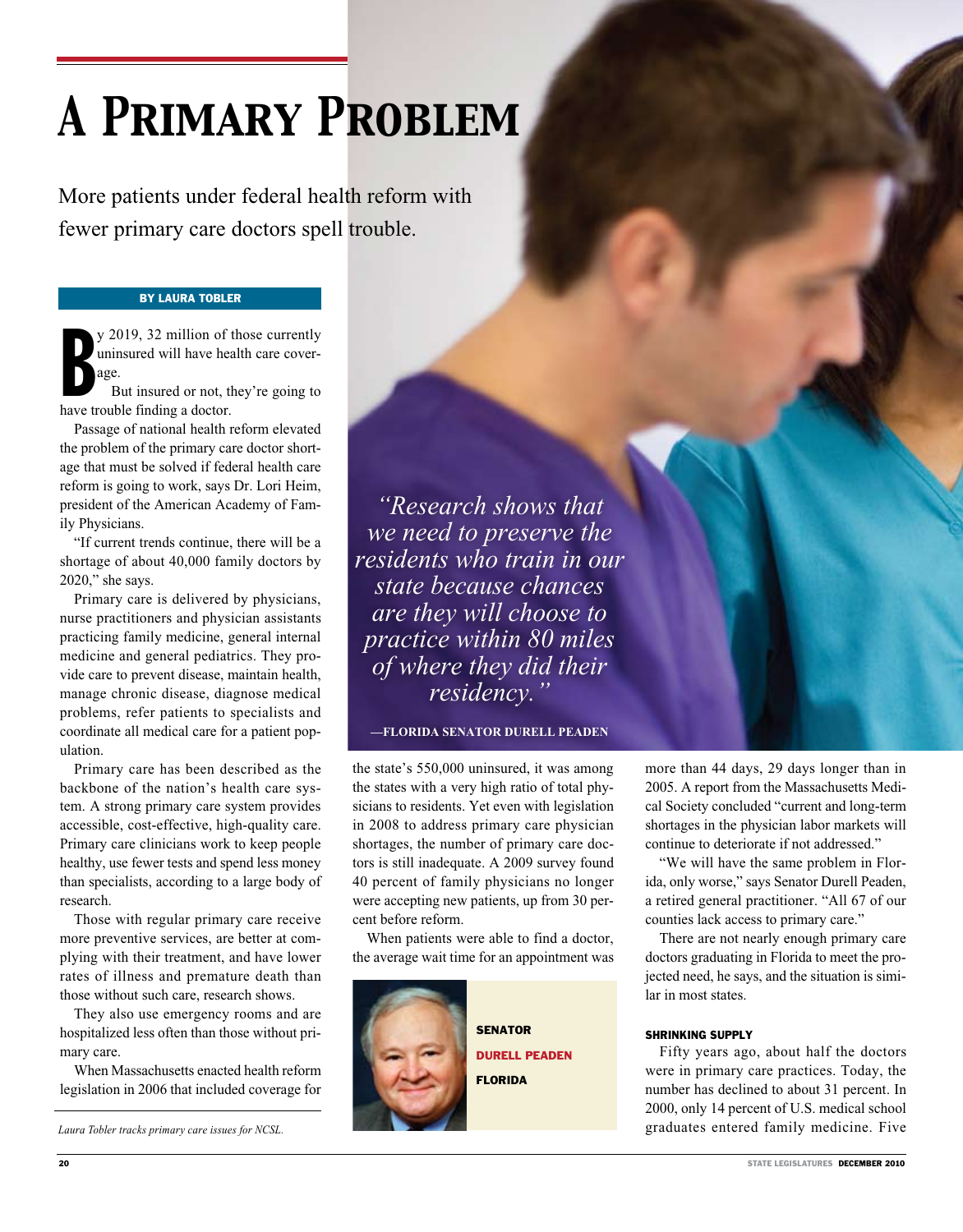

years later, the number dropped to 8 percent and continued to fall until last spring when the number rose to 9 percent.

"This was the first time there has been an increase in this number in decades," says Heim. The increase, however, is not "even close to what is needed to meet the demand."

Not only are new medical graduates choosing specialties more often, but those currently working in primary care are retiring, or thinking about leaving the profession and advising others to steer clear of it. The Massachusetts survey found nearly 25 percent of responding physicians indicated they were contemplating leaving the profession.

Why? A major factor is the growing income gap between primary care and specialties.

"Compared to other countries, the United

# Nurse Practitioners as Leaders in Primary Care

The Affordable Care Act authorizes \$50 million for the operation of 10 nurse-managed primary care clinics in underserved areas. So far, \$15 million has been released. primary care clinics in underserved areas. So far, \$15 million has been released.

 There are 250 nurse-led clinics across the country, many affiliated with schools of nursing. The act also provides \$30 million to support nursing students enrolled full time in accredited, primary-care nurse practitioner and nurse midwifery programs.



 Nurse practitioners play an important role in primary care today. Their role will increase as they take on more responsibility in meeting primary care needs driven by several factors, including an aging population, the growth of chronic disease and new patients insured under federal health reform. The need also will increase as patient-centered medical homes, nurse practitioner-led clinics, and retail or convenient care clinics expand.

Nurse practitioners are the fastest growing segment of primary caregivers. The number of primary care nurse practitioners is increasing at a rate of 9.44 percent per capita, compared to 1.17 percent for physicians. It is estimated that about 80 percent of the workforce is in a primary care setting.

"Nurse practitioners produce similar results when compared to physician-led primary care practices, but we continue to be a group of providers that are underutilized," says Jan Towers, director of health policy and professional affairs at the American Association of Nurse Practitioners. The biggest contributor to this is "the hook to physicians," she says, noting most states require nurse practitioners to have an arrangement with a physician.

Nurse practitioners in Alaska, Arizona, Idaho, Iowa, Maine, Montana, New Hampshire, New Mexico, Oregon, Washington and the District of Columbia can practice independently, although Maine requires they be supervised by a physician in the first two years of practice.

 Controversy over the scope of practice for advanced practice nurses has grown over the years. The American Medical Association, a physician membership organization, supports the team-based model of providing medical care, but it does not believe the education and training for nurse practitioners is adequate to build the in-depth knowledge and ability to diagnose and treat patients in an autonomous primary care practice.

Another reason nurse practitioners are not used more is the inability to be reimbursed for services. To be reimbursed, nurse practitioners need to be included in all primary care initiatives in the state, and managed care organizations and health insurers need to credential them as primary care providers.

A law in Pennsylvania requires that nurse practitioners be reimbursed for primary care services. Massachusetts passed similar legislation after health reform was enacted in 2006.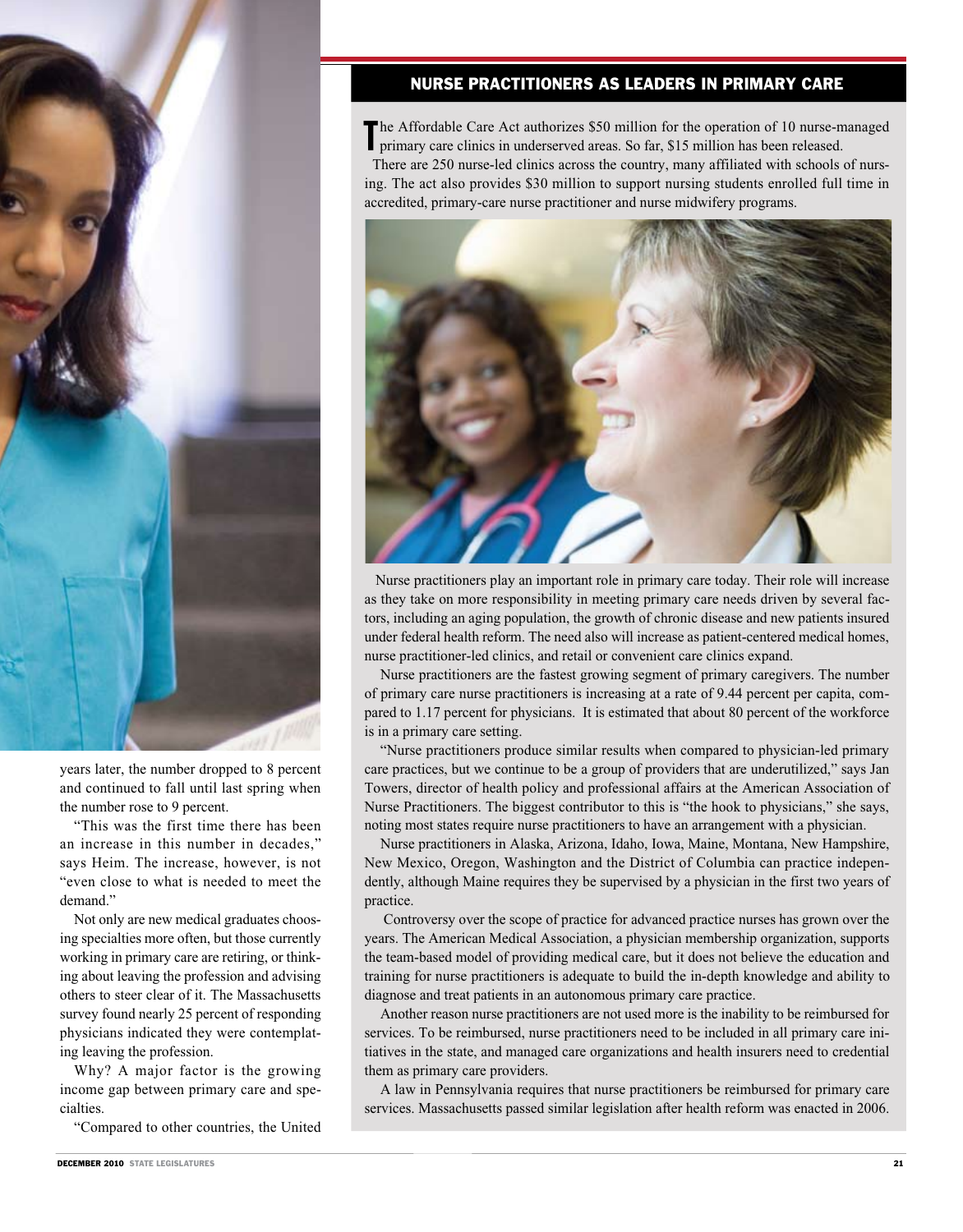# Physician Assistants Extend Primary Care



P hysician assistants are often referred to as physician "extenders." They are licensed to practice only under a physician's supervision, easing workloads for physicians, allowing them to spend more time managing care for patients with complex needs.

Physician assistants are trained to conduct physical exams, diagnose and treat illnesses, order and interpret tests, guide preventive services and, in most states, write prescriptions. Research shows they improve patient satisfaction and lower the cost of care.

About 36 percent of physician assistants work in primary care areas, according to a 2009 census by the American Academy of Physician Assistants. While this percentage has dropped since 1996, the actual number of physician assistants has risen. In 1996, 29,400 physician assistants were in clinical practice with 15,000 working in primary care. In 2009, out of 75,000 physician assistants, 27,000 were in primary care.

To address the growing demand for primary care, the Affordable Care Act included provisions to support primary care training for physician assistants, who can be trained in a shorter period of time than physicians. In June, Health and Human Services Secretary Kathleen Sebelius said \$32 million was available for the education and training of more than 600 new physician assistants in primary care.

States has not valued primary care," says New Jersey Assemblyman Herb Conaway Jr., who is a physician, "and we are paying the consequences. Increased value on specialist care and a diminished role for primary care leads to a health care system that is more costly and less effective."

This isn't just a local issue, Conaway says. "When the population is unhealthy and

bogged down by chronic disease, we lose our competitive edge globally."

Specialists often earn three times as much as primary care doctors. The average annual income for family physicians is \$173,000 compared to \$335,000 for oncologists and \$419,000 for cardiologists.

"If you examine salaries for all people working in health care based on that person's

*"Compared to other countries, the United States has not valued primary care, and we are paying the consequences."*

> —NEW JERSEY ASSEMBLYMAN HERB CONAWAY JR.

contact with a patient, you will see that those who work closest with patients are paid the least—and that is just the wrong way to go about it," says Maryland Delegate Dan Morheim, who is a practicing physician in internal and emergency medicine. "This is apparent in the way that we pay primary care providers."

### PAYMENT REFORM

Generally, doctors are paid based on the number of patients they see, not on how good the care is. Doctors typically aren't rewarded for providing good preventive care, managing care for people with chronic diseases, and preventing complications from those diseases.

"We need to figure out how to reallocate health care dollars. It's not an easy thing to do because every dollar that is in the system right now goes into someone's pocket, and they are motivated to keep it," says Conaway.

Take Medicaid reimbursement, for example. Currently, Medicaid pays primary care doctors about 66 percent of the Medicare rate. The Affordable Care Act will increase that to equal Medicare payments in 2013 and 2014, using 100 percent federal funding for the change. Some doctors in areas with short-



**ASSEMBLYMAN HERB CONAWAY, JR.** new jersey



delegate dan morhAim maryland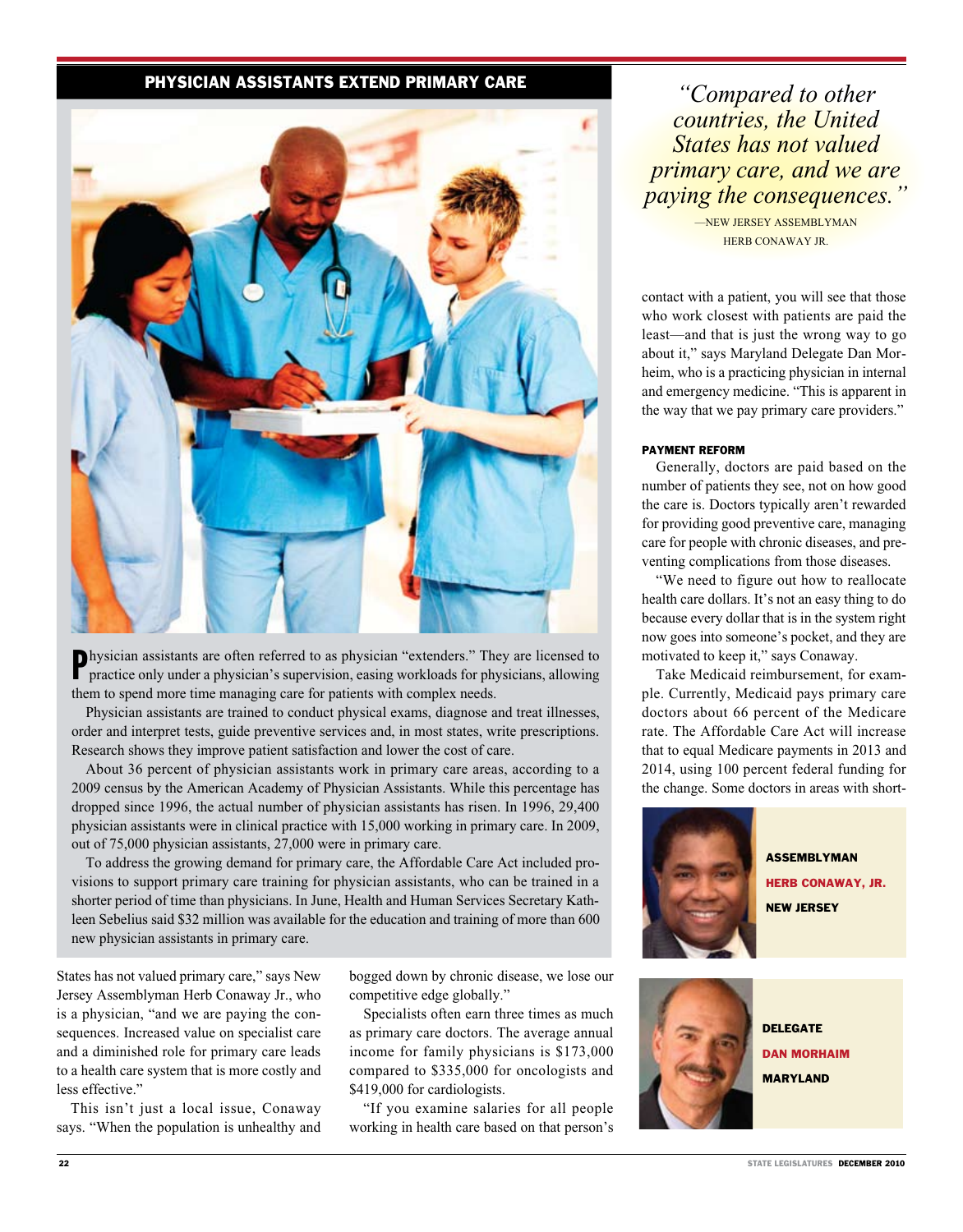ages will get a 10 percent Medicare bonus from 2011 to 2015 for primary care services under the act.

About 38 states are experimenting with programs that increase Medicaid reimbursement rates for primary care delivered in a "medical home." That's a setting where a medical team coordinates all aspects of primary and acute care with an emphasis on managing chronic disease.

Experts say increasing payment to attract more primary care doctors and encourage medical homes must go beyond Medicaid and include all health care purchasers to be successful, including private insurers, public programs and others.

Some states are already experimenting with this idea. In 2008, Minnesota lawmakers passed legislation that financially rewards providers who are certified as health care homes. They're eligible for care coordination payments in addition to their typical reimbursement. Colorado, Iowa, Maine, Massachusetts, New Hampshire, New York, Pennsylvania, Rhode Island,Vermont and West Virginia have initiatives to encourage development of medical homes and reward high-quality primary care that involve public and private payers.

When young physicians complete medical school, they owe an average of \$156,456, according to the Association of American Medical Colleges. Loan repayment and other financial incentives may encourage medical students to choose primary care.

Conaway believes "increasing the number of loans and decreasing the qualifying criteria to obtain a loan is part of the solution." The Affordable Care Act includes additional money for training and education for the primary care workforce, including easing current criteria to qualify for loans. All states have some type of loan repayment program for physicians who practice primary care in an underserved area funded through a combination of federal and state money.

## GEOGRAPHIC DISPARITY

Physicians in primary care practice are unequally distributed across the nation, leaving some states and communities, mostly rural and some urban, with an inadequate supply. Only 10 percent of physicians practice in rural America, many of them family doctors, despite the fact that nearly one-fourth of the population live in those areas.

# Bringing Primary Care Home

A medical home organizes and delivers health care by a team of doctors, nurses and other health care providers. Medical homes focus on managing all aspects of care. As of July, medical home organizes and delivers health care by a team of doctors, nurses and other at least 29 states had laws on medical homes and, as of early 2010, 22 had one or more public, private or public-private medical home pilot programs. The federal health reform law includes several provisions to support medical homes and allows Medicaid and Medicare to develop pilot projects.



1. Doctors, nurses and other medical professionals manage all aspects of a patient's care.



2. Health information technology is essential in medical homes so health care providers can easily exchange information and monitor patients' health.



 3. A health care team works in a coordinated, comprehensive and efficient way.



 4. Patients with several chronic diseases—10 percent of the population has multiple conditions that account for 70 percent of all health care spending—can often be better managed in a medical home than in alternative settings.

 Where doctors choose to practice is influenced by where they do their residency. The Affordable Care Act will create an additional 500 primary care residency slots by 2015 and allow more flexibility in where residents can be trained, such as community health centers. But that alone will not solve the problem. New medical graduates need to be encouraged to accept those slots to increase the primary care workforce.

"Research shows that we need to preserve the residents who train in our state because chances are they will choose to practice within 80 miles of where they did their residency," says Peaden.

Florida built five new medical schools in the last 10 years to train doctors who would ultimately choose to stay in the state.

"Studies show that students from rural counties are four times more likely to practice medicine in rural areas than are those from metropolitan areas, and are even more likely to enter family medicine," says Heim.

She adds that being married, having an